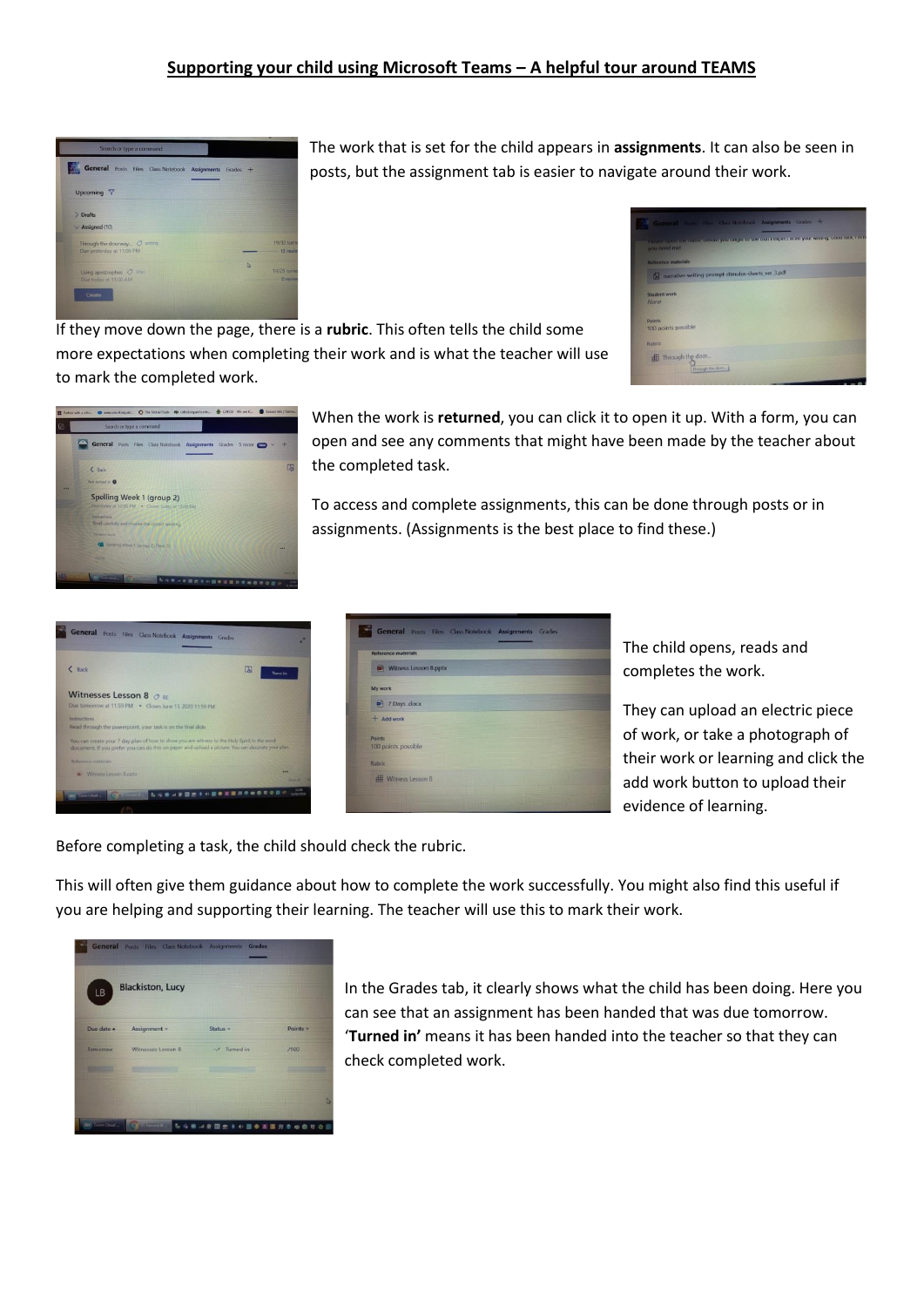

The teacher and children both have a **Grades** tab. This shows the work that has been set and what is completed in the same way for both the teacher and the child.

*It is advisable for parents to check this page to see their child's learning.*

| You can create your 7 day plan of how to show you are witness to the Holy Spirit in the word<br>document. If you prefer you can do this on paper and upload a picture. You can decorate your plan. |
|----------------------------------------------------------------------------------------------------------------------------------------------------------------------------------------------------|

When the work has been completed and evidence of learning has been uploaded to the assignment, the child clicks **Turn in.** Their work is then sent to the teacher for checking. Back in Grades it will show that the child had turned in the work.

|                  | <b>Blackiston, Lucy</b> |                     |          |
|------------------|-------------------------|---------------------|----------|
| LB<br>Due date A | Assignment =            | Status <sub>v</sub> | Points v |
| Tomorrow         | Witnesses Lesson 8      | $V$ Turned in       | /100     |
|                  |                         |                     |          |
|                  |                         |                     |          |



**.**

Once the teacher has marked the work, it will show in Grades as **Returned**

![](_page_1_Picture_8.jpeg)

To see the teacher's feedback, go back to the assignment area. Click the assigned button. In here you open and can see the child's completed work and also the feedback from the teacher. Click the assignment and it will open.